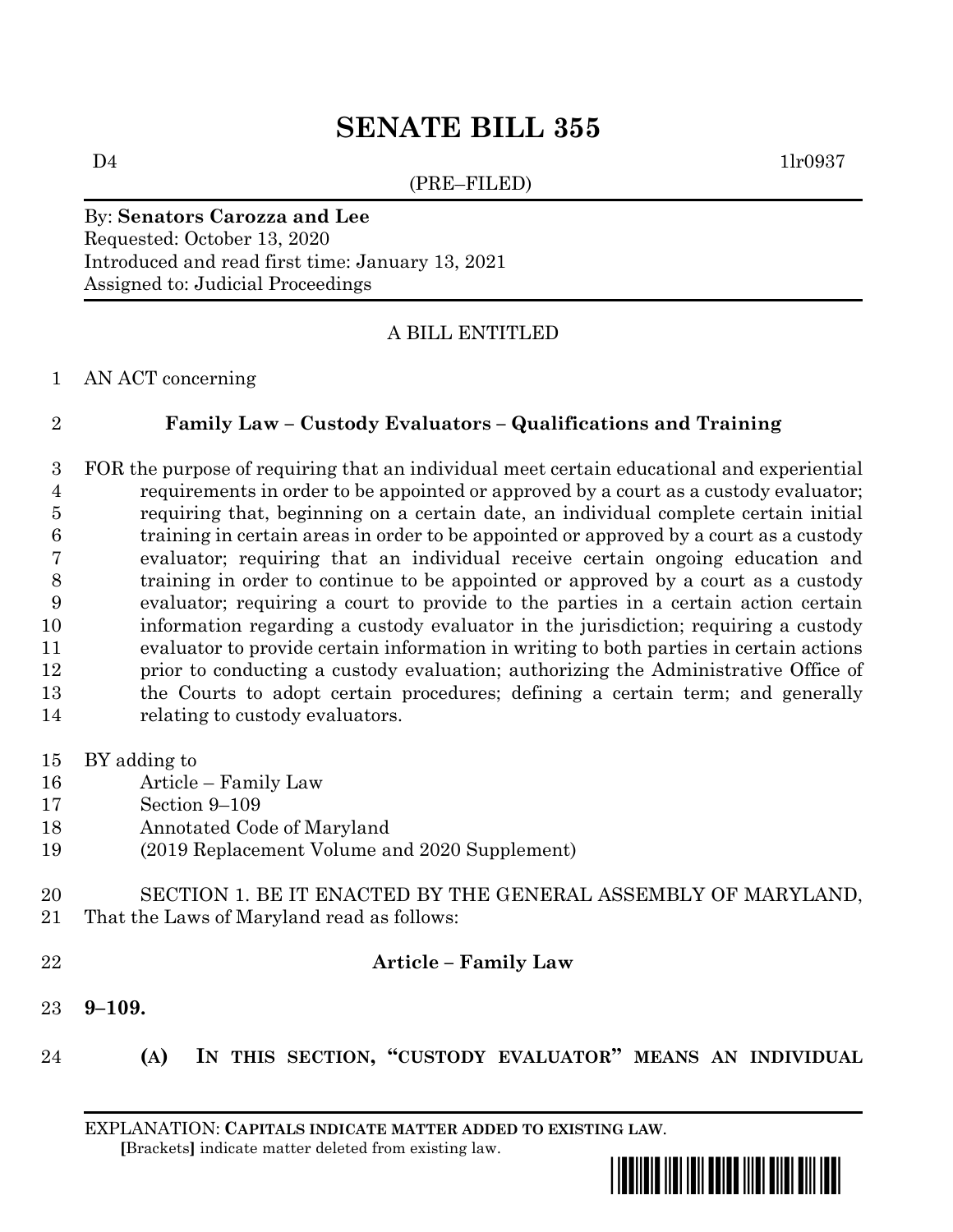**APPOINTED OR APPROVED BY A COURT TO PERFORM A CUSTODY EVALUATION. (B) A COURT MAY NOT APPOINT OR APPROVE AN INDIVIDUAL AS A CUSTODY EVALUATOR UNLESS THE INDIVIDUAL: (1) HAS ATTAINED AT LEAST A MASTER'S DEGREE IN A FIELD PROVIDED UNDER ITEM (2) OF THIS SUBSECTION, REGARDLESS OF THE JURISDICTION IN WHICH THE CUSTODY EVALUATOR IS LICENSED; (2) IS: (I) A PHYSICIAN LICENSED IN ANY STATE WHO IS BOARD CERTIFIED IN PSYCHIATRY OR HAS COMPLETED A PSYCHIATRY RESIDENCY ACCREDITED BY THE ACCREDITATION COUNCIL FOR GRADUATE MEDICAL EDUCATION OR A SUCCESSOR TO THAT COUNCIL; (II) A MARYLAND LICENSED PSYCHOLOGIST OR A PSYCHOLOGIST WITH AN EQUIVALENT LEVEL OF LICENSURE IN ANY OTHER STATE; (III) A MARYLAND LICENSED CLINICAL MARRIAGE AND FAMILY THERAPIST OR A CLINICAL MARRIAGE AND FAMILY THERAPIST WITH AN EQUIVALENT LEVEL OF LICENSURE IN ANY OTHER STATE; (IV) A MARYLAND LICENSED CERTIFIED SOCIAL WORKER–CLINICAL OR A CLINICAL SOCIAL WORKER WITH AN EQUIVALENT LEVEL OF LICENSURE IN ANY OTHER STATE; (V) 1. A MARYLAND LICENSED GRADUATE OR MASTER SOCIAL WORKER WITH AT LEAST 2 YEARS OF EXPERIENCE IN ONE OR MORE OF THE AREAS LISTED IN SUBSECTION (C)(1) OF THIS SECTION; OR 2. A GRADUATE OR MASTER SOCIAL WORKER WITH AN EQUIVALENT LEVEL OF LICENSURE AND EXPERIENCE IN ANY OTHER STATE; OR (VI) A MARYLAND LICENSED CLINICAL PROFESSIONAL COUNSELOR OR A CLINICAL PROFESSIONAL COUNSELOR WITH AN EQUIVALENT LEVEL OF LICENSURE IN ANY OTHER STATE; AND (3) HAS EXPERIENCE, OBTAINED EITHER THROUGH OBSERVATION UNDER CLINICAL SUPERVISION OR THROUGH THE PERFORMANCE OF CUSTODY EVALUATIONS WITH THE FOLLOWING:**

**SENATE BILL 355**

**(I) FAMILY SYSTEMS, PARTNER CONFLICT, AND CONFLICT**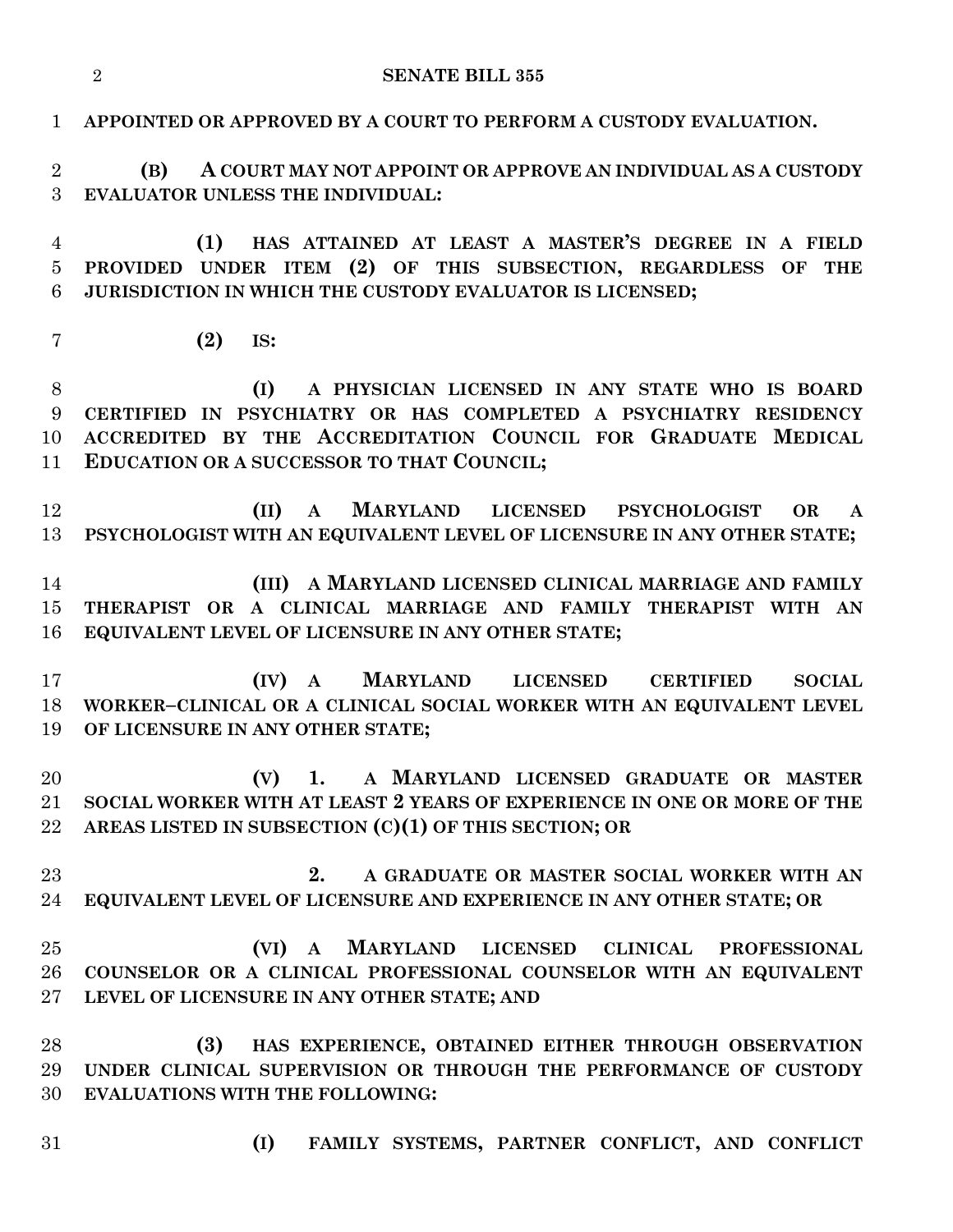| $\mathbf 1$                      | <b>RESOLUTION STYLES;</b>                                                                                                                                                                                                                                                                                                                                                                     |
|----------------------------------|-----------------------------------------------------------------------------------------------------------------------------------------------------------------------------------------------------------------------------------------------------------------------------------------------------------------------------------------------------------------------------------------------|
| $\overline{2}$<br>3              | (II)<br>NORMATIVE CHILD, ADOLESCENT, AND<br><b>ADULT</b><br>DEVELOPMENT;                                                                                                                                                                                                                                                                                                                      |
| $\overline{4}$<br>$\overline{5}$ | THE IMPACT OF INTERPERSONAL LOSS AND CHRONIC<br>(III)<br>STRESS ON AN INDIVIDUAL AND FAMILY SYSTEM;                                                                                                                                                                                                                                                                                           |
| 6<br>7<br>8                      | MENTAL HEALTH DIAGNOSES, INCLUDING<br>(IV)<br><b>CURRENT</b><br>SUBSTANCE ABUSE ISSUES RELEVANT TO THE CAPACITY OF AN INDIVIDUAL TO<br>PROVIDE HEALTHY, PROTECTIVE, OR RESTORATIVE PARENTING;                                                                                                                                                                                                 |
| 9<br>10<br>11                    | (V)<br>THE IMMEDIATE AND LONG-TERM NEURODEVELOPMENTAL<br>IMPACT OF CHILD NEGLECT, ALL TYPES OF CHILD ABUSE, AND EXPOSURE TO<br>DOMESTIC VIOLENCE;                                                                                                                                                                                                                                             |
| 12<br>13                         | CULTURALLY AND SPIRITUALLY SENSITIVE<br>(VI)<br><b>CLINICAL</b><br><b>INTERVIEWING SKILLS;</b>                                                                                                                                                                                                                                                                                                |
| 14<br>15<br>16                   | (VII) HOW CHILDREN RESPOND TO TRAUMATIC STRESS AND WHY<br>THE VERBAL AND NONVERBAL EXPRESSION OF TRAUMATIC STRESS BY A CHILD MAY<br><b>BE DELAYED;</b>                                                                                                                                                                                                                                        |
| 17<br>18                         | (VIII) ALL FORMS OF DOMESTIC VIOLENCE, INCLUDING SEXUAL<br>VIOLENCE, STALKING, AND PSYCHOLOGICAL AGGRESSION;                                                                                                                                                                                                                                                                                  |
| 19<br>20                         | THE IMMEDIATE AND LONG-TERM IMPACTS OF PARENT<br>(IX)<br>SEPARATION ON A CHILD;                                                                                                                                                                                                                                                                                                               |
| 21<br>22                         | PROTECTIVE FACTORS THAT PROMOTE A CHILD'S HEALTHY<br>(X)<br>RESOLUTION OF PARENT SEPARATION; AND                                                                                                                                                                                                                                                                                              |
| 23<br>24                         | (XI)<br>PROTECTIVE FACTORS AND PARENT PRACTICES THAT<br>PROMOTE TRAUMA RECOVERY IN CASES OF CHILD ABUSE.                                                                                                                                                                                                                                                                                      |
| 25<br>26<br>27<br>28<br>29<br>30 | (1) BEGINNING OCTOBER 1, 2022, IN ADDITION TO MEETING THE<br>(C)<br>EDUCATIONAL REQUIREMENTS UNDER SUBSECTION (B) OF THIS SECTION AND<br>COMPLYING WITH THE CONTINUING EDUCATIONAL REQUIREMENTS OF THE<br>APPLICABLE FIELD, BEFORE APPOINTMENT OR APPROVAL BY A COURT AS A<br>CUSTODY EVALUATOR, AN INDIVIDUAL MUST COMPLETE AT LEAST 60 HOURS OF<br>INITIAL TRAINING IN THE FOLLOWING AREAS: |

- 
- **(I) NEUROTYPICAL INFANT AND CHILD DEVELOPMENT;**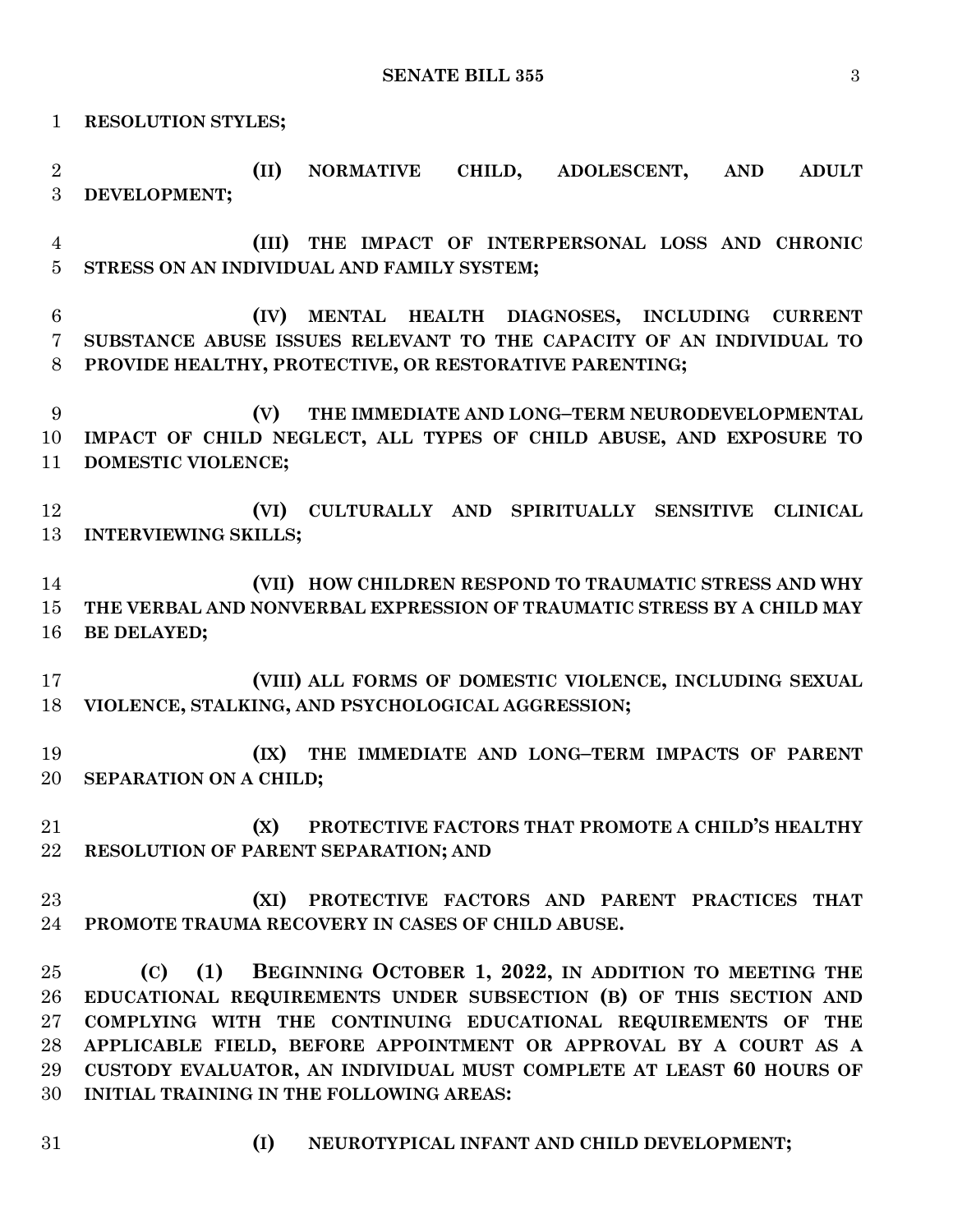**(II) THE IMPACT OF ADVERSE CHILDHOOD EXPERIENCES, TRAUMA, COMPLEX TRAUMA, AND CHRONIC TOXIC STRESS ON THE NEURODEVELOPMENT OF A CHILD AND THE VARIOUS RESPONSES OF CHILDREN TO TRAUMA; (III) THE INVESTIGATION PROCESS AFTER A LAW ENFORCEMENT AGENCY OR LOCAL DEPARTMENT HAS RECEIVED A REPORT OF SUSPECTED CHILD ABUSE OR CHILD SEXUAL ABUSE, INCLUDING: 1. THE ROLE OF CHILD ADVOCACY CENTERS AND AN EXPLANATION OF THE FORENSIC INTERVIEW; 2. THE LIMITATIONS OF LOCAL DEPARTMENTS IN INVESTIGATING REPORTS OF SUSPECTED CHILD ABUSE AND CHILD SEXUAL ABUSE; AND 3. THAT THE LACK OF A FINDING OF INDICTED CHILD ABUSE OR CHILD SEXUAL ABUSE BY LAW ENFORCEMENT OR A LOCAL DEPARTMENT DOES NOT MEAN THAT CHILD ABUSE OR CHILD SEXUAL ABUSE DID NOT OCCUR; (IV) THE DYNAMICS AND EFFECTS OF CHILD SEXUAL ABUSE, INCLUDING GROOMING BEHAVIORS BY FAMILY OFFENDERS AND THE DISCLOSURE OF CHILD SEXUAL ABUSE BASED ON DEVELOPMENTAL STAGES OF THE CHILD, INCLUDING DELAYED DISCLOSURE; (V) THE DYNAMICS AND EFFECTS OF PHYSICAL AND EMOTIONAL CHILD ABUSE; (VI) THE DYNAMICS AND EFFECTS OF DOMESTIC VIOLENCE, INCLUDING COERCIVE CONTROL, LETHALITY ASSESSMENTS, LITIGATION ABUSE, AND THAT DOMESTIC VIOLENCE CAN OCCUR WITHOUT A PARTY SEEKING OR OBTAINING A PROTECTIVE ORDER OR OTHER DOCUMENTED EVIDENCE OF ABUSE; (VII) THE IMPACT OF EXPOSURE TO DOMESTIC VIOLENCE ON CHILDREN AND THE IMPORTANCE OF CONSIDERING THIS IMPACT WHEN MAKING CHILD CUSTODY AND VISITATION DECISIONS; (VIII) THE POTENTIAL IMPACT OF CUSTODY BIAS AND IMPLICIT BIAS ON CHILD CUSTODY DECISIONS, INCLUDING THE CORE PROBLEM OF A BIAS OF PRESUMPTION OF COACHING IN CUSTODY CASES AND THAT ALLEGATIONS OF ABUSE ARE FALSE;**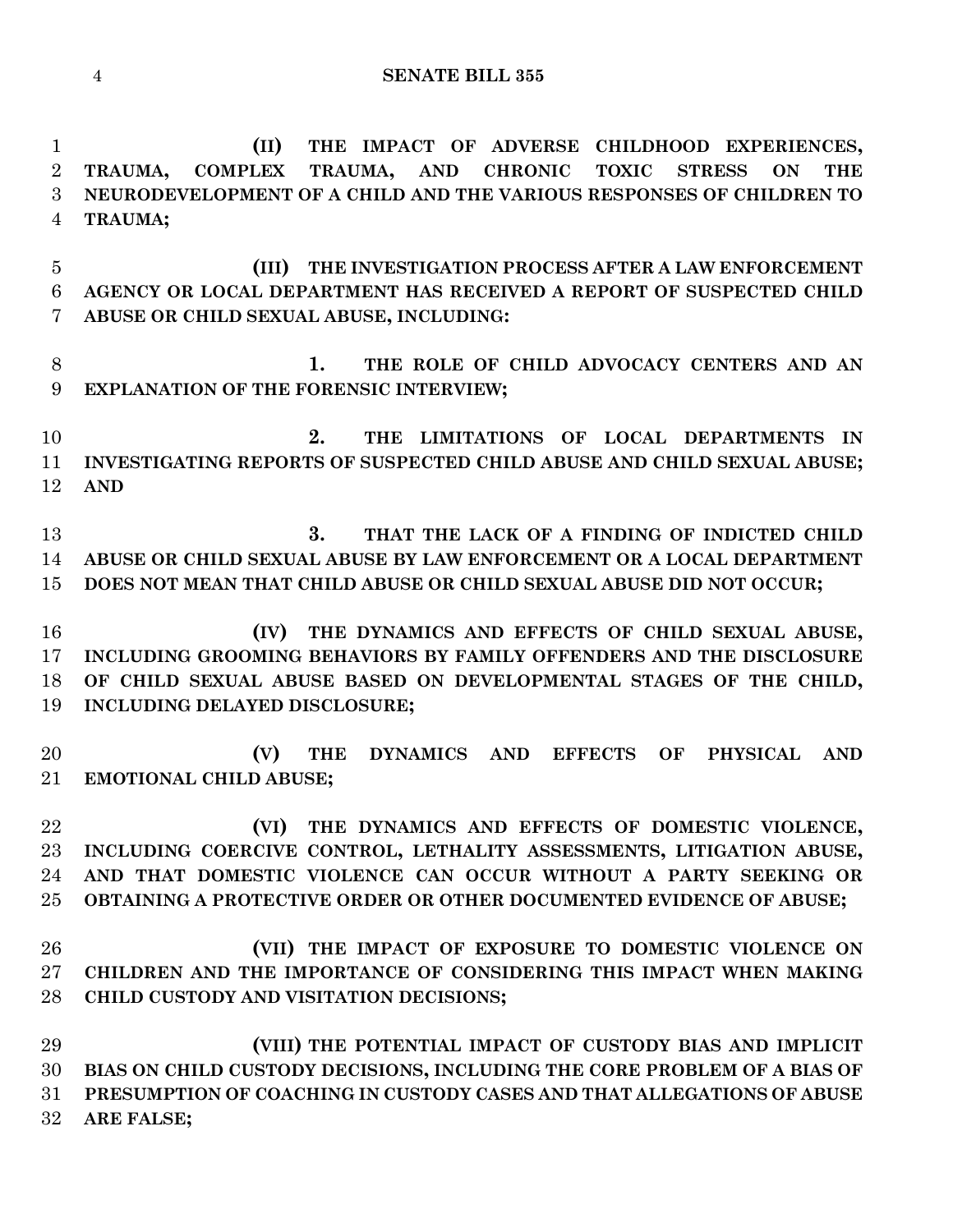**(IX) INFORMATION ON HOW SURVIVORS OF DOMESTIC VIOLENCE MAY PRESENT INFORMATION IN A MANNER THAT DOES NOT CONFORM TO GENERAL EXPECTATIONS FOR CREDIBILITY;**

 **(X) BEST PRACTICES TO ENSURE THAT REASONABLE AND FEASIBLE PROTECTIVE MEASURES ARE TAKEN TO REDUCE THE RISK OF TRAUMATIZATION OR RE–TRAUMATIZATION BY THE COURT PROCESS ON THE CHILD, INCLUDING AVAILABLE METHODS TO OBTAIN RELEVANT INFORMATION WITHOUT THE NECESSITY OF REPEATED, DETAILED INTERVIEWS OF THE CHILD;**

 **(XI) BACKGROUND AND CURRENT RESEARCH–INFORMED LITERATURE REGARDING PARENTAL ALIENATION, ITS INVALIDITY AS A SYNDROME, AND THE INAPPROPRIATENESS OF ITS USE IN CHILD CUSTODY CASES;**

 **(XII) THE LIMITATIONS OF SEXUAL OFFENDER EVALUATIONS AND RISK ASSESSMENTS IN THE ADJUDICATORY PHASE OF CHILD SEXUAL ABUSE CASES AND THE ETHICAL PROHIBITIONS ON THE USE OF THESE ASSESSMENTS TO DETERMINE LIKELIHOOD OF OFFENDING;**

 **(XIII) TOOLS THAT CAN HELP ASSESS THE CREDIBILITY OF A CHILD WITNESS AND INFORMATION ON HOW METHODS SUCH AS CHILD THERAPY AND EXPRESSIVE ARTS ARE LEGITIMATE THERAPEUTIC TOOLS TO MEASURE BOTH THE DEGREE OF TRAUMATIC IMPACT AND THE EFFECTIVENESS OF THERAPEUTIC AND SYSTEM INTERVENTION;**

 **(XIV) THE CORRELATION BETWEEN CHILD SEXUAL ABUSE AND CHILD PORNOGRAPHY;**

 **(XV) APPROPRIATE STANDARDS FOR THE KNOWLEDGE, EXPERIENCE, AND QUALIFICATIONS OF CHILD SEXUAL ABUSE EVALUATORS AND TREATMENT PROVIDERS AND THE LEGAL AND ETHICAL CONSIDERATIONS OF ALLOWING OR RELYING ON UNQUALIFIED EVALUATORS AND THERAPISTS TO PRACTICE OUTSIDE THEIR FIELDS OF EXPERTISE; AND**

 **(XVI) HOW THE INAPPROPRIATE APPLICATION OF THE BEST INTEREST OF THE CHILD STANDARD CAN HARM CHILDREN SUFFERING FROM ABUSE AND THE NECESSITY OF WEIGHING THE PHYSICAL AND PSYCHOLOGICAL SAFETY OF THE CHILD BEFORE WEIGHING OTHER BEST INTEREST FACTORS.**

 **(2) FOLLOWING COMPLETION OF THE INITIAL TRAINING REQUIREMENTS UNDER PARAGRAPH (1) OF THIS SUBSECTION, IN ORDER FOR A COURT TO CONTINUE TO APPOINT OR APPROVE AN INDIVIDUAL AS A CUSTODY EVALUATOR, THE INDIVIDUAL MUST COMPLETE 10 HOURS OF CONTINUING**